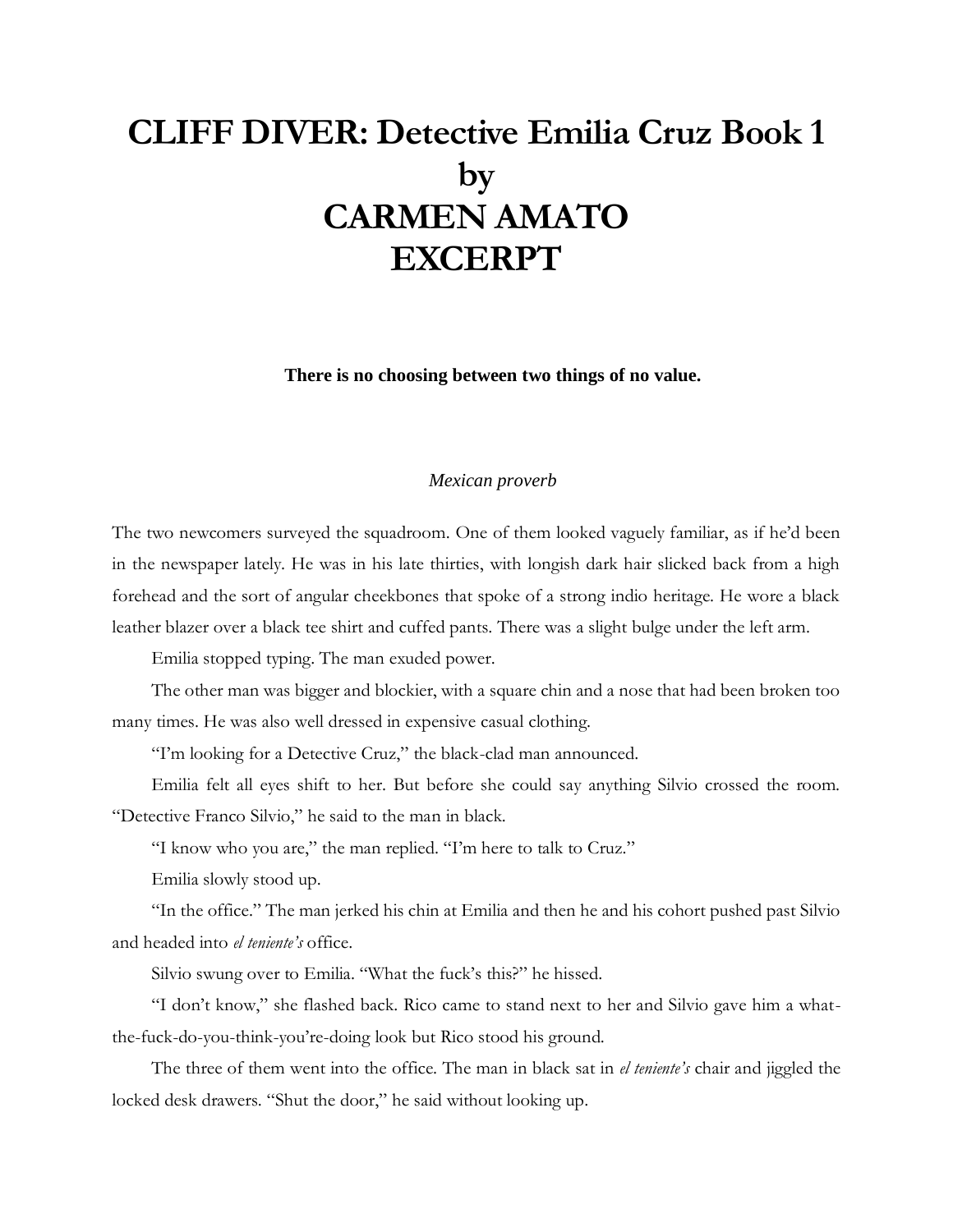Silvio complied and the man came out from behind the desk.

"Do you know who I am?" he asked Emilia.

Emilia gave her head a tight shake. With five people in the room it felt crowded and Emilia felt that cold spurt of wariness she always did when she was the only woman in a crowd of unfriendly men. "I'm sorry, señor."

"I'm Victor Obregon Sosa, the head of the police union for the state of Guerrero," he announced. "This is my deputy, Miguel Villahermosa." The other man didn't acknowledge the introduction but it was clear Obregon had not expected him to do so. "We're here to make sure that the investigation into Fausto Inocente's death is handled properly."

Rico bristled, as if he was offended that the union would butt in. Emilia waited for him to say something stupid but Silvio shot him a murderous glare and Rico kept his mouth shut.

"We're barely two hours into the investigation," Silvio said, obviously making an effort to keep his temper. It had been less than 40 minutes since the call to the chief of police. "It came in as a routine dispatch call. Cruz and Portillo were given the assignment, made the discovery, locked down the scene, and notified the next of kin."

"So let's hear it," Obregon said and flapped a hand.

Silvio nodded at Rico.

"We got a report of a drifting boat," Rico began. "It was off the beach at the Palacio Réal hotel-  $-$ ."

"No," Obregon interrupted. He folded his arms. "Cruz."

Emilia stole a look at Rico. His face was like thunder. She swallowed hard. "As my partner said, the call was to investigate a drifting boat off the beach at the Palacio Réal. The hotel chef and manager saw it from the beach early this morning, thought there were bloodstains on the side. We met Water Patrol at the hotel and they towed in the boat." She took another breath and tried to sound as professional as possible. "Lt. Inocente was in the bottom of the boat, with his head encased in a plastic bag. It was pulled tight and knotted around his neck. When the crime scene technician opened the bag it appeared that the back of his head was caved in. We'll know more when the coroner examines the body."

Obregon nodded. "Any other injuries?" he asked her.

She shook her head. "No bullet holes in the hull of the boat, no evidence of a struggle. Blood on the deck under the body, likely from the head wound. Blood had also soaked through his shirt and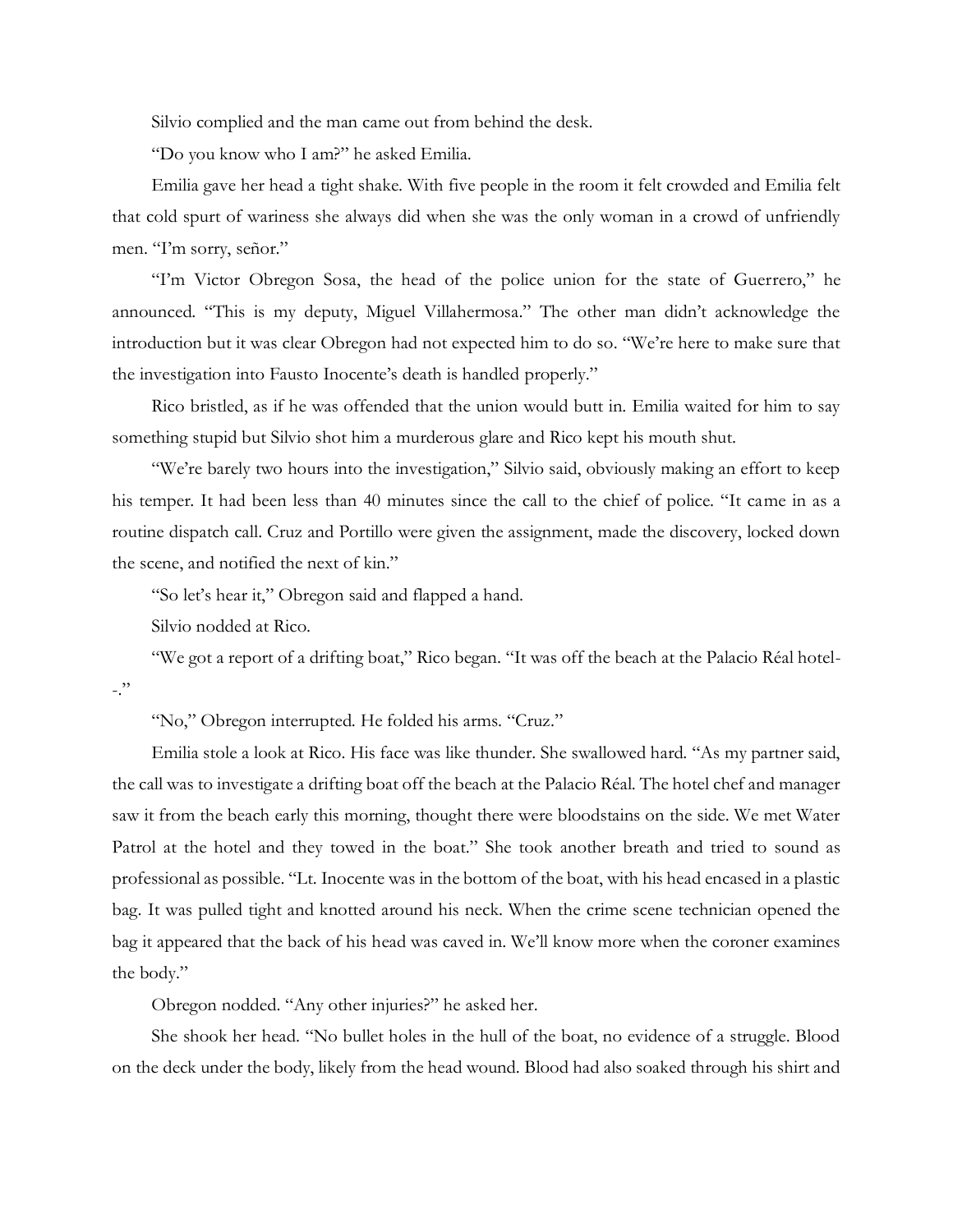there was some on the upper edge of the boat hull. Technicians took samples but they'll probably all come back as his."

"Anything else?"

"The boat is his. His wife gave us the registration papers." Emilia paused, discomfited by Obregon's stare. The tension in the room was palpable. She glanced at Rico and plowed on. "They live in the same area as the hotel. The wife wasn't much help regarding his whereabouts last night. The last person who could pinpoint his whereabouts last night was their maid. Said he got a phone call late in the evening and went out. Took the boat keys but nothing else."

"Wife didn't see him?"

"She had gone out to a charity event," Emilia said. "Of course, we'll be checking to verify her story."

Obregon tipped the chair back. A thin silver chain showed inside the loose neck of the tee. His skin was smooth and his jaw was tightly defined. He looked like someone who worked out a lot. And liked showing off the results.

"So, Cruz, tell me how you're going to proceed," he said, as if Rico and Silvio weren't even in the crowded office.

"We'll set up a hotline and get detectives out talking to everyone at his apartment building and the hotel to see if we can piece together his last hour. He was apparently close to his brother. We'll talk to him as well. Look at his phone records to see if we can find out who the late night caller was. Coroner's report. Forensics on his laptop. See if we get any prints off the boat."

Obregon nodded and straightened the chair. Even that simple movement belied grace and power and focused intent. "This is how the investigation is going to go." He pointed at Emilia. "You're appointed acting lieutenant. Do whatever you want with these clowns"--he snapped his fingers at Silvio and Rico--"and the other cases you've got but I want you to personally head the Inocente investigation."

Both Silvio and Rico froze as if they couldn't believe what they'd just heard.

"Chief Salazar has already been notified. You'll report directly to my office every few days until this thing is over." Obregon indicated Villahermosa who'd remained by the door during the entire conversation, like a large, menacing statue. Obregon's deputy was even bigger than Silvio, with legs the size of tree trunks. Another former boxer, no doubt. "Villahermosa will be on call to assist as well."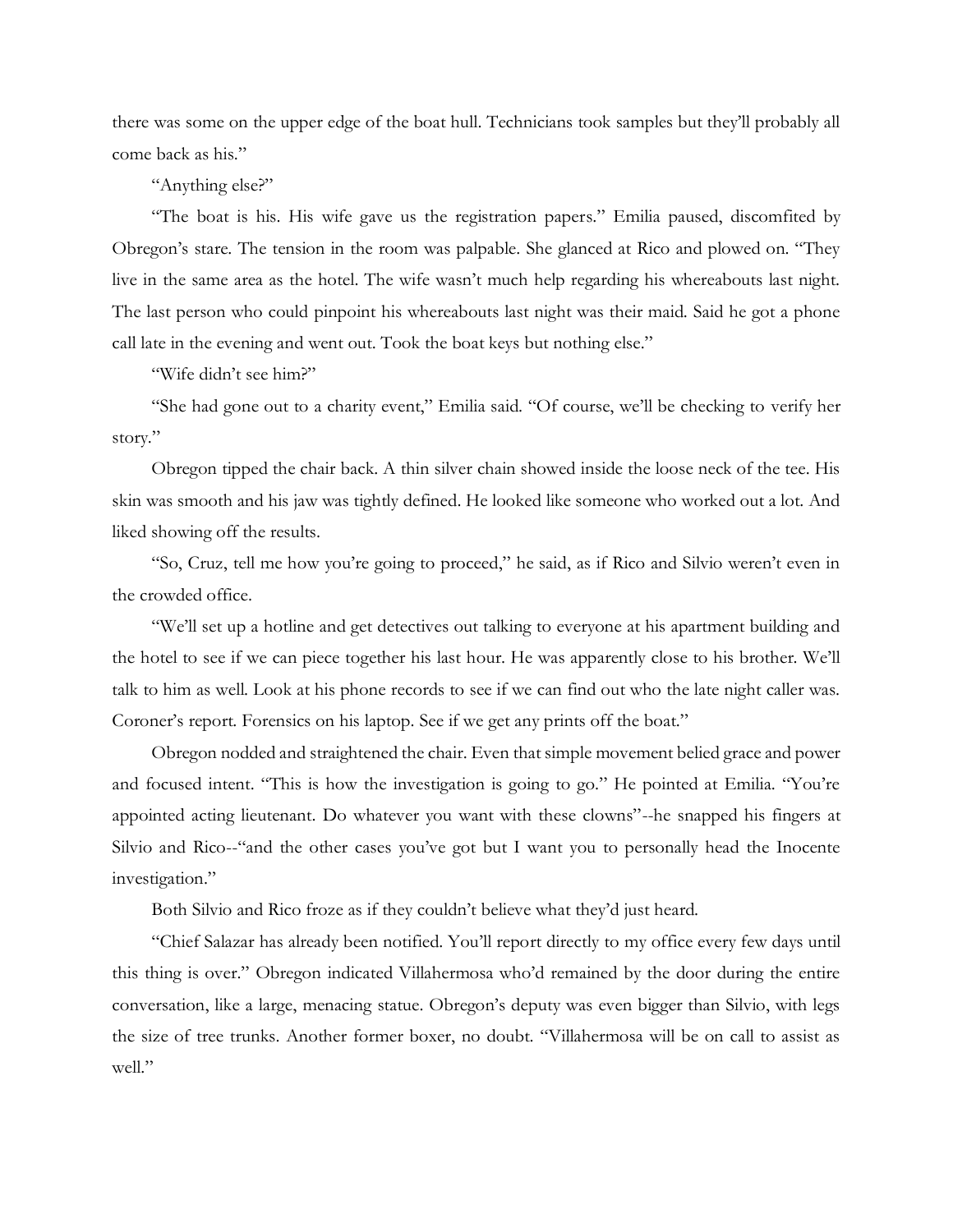The tension in the room was now tinged with menace. Emilia struggled to keep breathing normally.

"Cruz is a junior detective." Silvio's voice was tight. "She doesn't have the experience or the seniority to be acting lieutenant."

"Cruz has my full support," Obregon said.

"With respect," Silvio said. "We understand that. But she's not the senior detective here."

"Nobody's asking for your fucking opinion," Obregon blazed. His eyes drilled into Silvio. "Cruz is in charge as of now. Thanks for coming."

Villahermosa pulled open the door and jerked his chin at Silvio and Rico. They both walked out.

Emilia stood rooted to the spot as her mind jumped around. Why had he chosen her? Did the union have the authority to put her in this position?

Obregon motioned to Villahermosa and the man left the office, too. And then it was just Obregon and Emilia. He walked round the desk again and rifled through a few of the papers on the desktop.

"The mayor has a press conference tomorrow and she'll want to say something about the Inocente investigation," Obregon said as he looked through the papers. "Be nice if you could have this all wrapped up by then."

Emilia felt as if she'd been gutted. She forced a single word out around the tightness in her throat and the dryness in her mouth. "Sure."

She must have sounded sassier than she felt because he looked up and laughed. "At any rate, we'll meet beforehand to review what you're going to tell her. Let's say tomorrow 4:00 pm."

He glanced at his watch, an expensive-looking silver job with three knobs on the side. "That gives you more than 24 hours to come up with something significant."

Emilia licked her lips. "I won't even have the phone records by then."

"You'll have something for the press conference," Obregon said nastily. "Some nice sound bite about the diligence of the Acapulco police and how they're sad but determined."

"You want me to say this to the mayor?"

"Inocente was as dirty as they come." Obregon turned his attention back to the overflowing inbox. "You're going to turn up a lot of bad things. When you do, you tell me or Villahermosa. Not the other detectives and not the chief of police. You don't arrest anybody, you don't get yourself shot, you don't do anything. I'll take care of that part."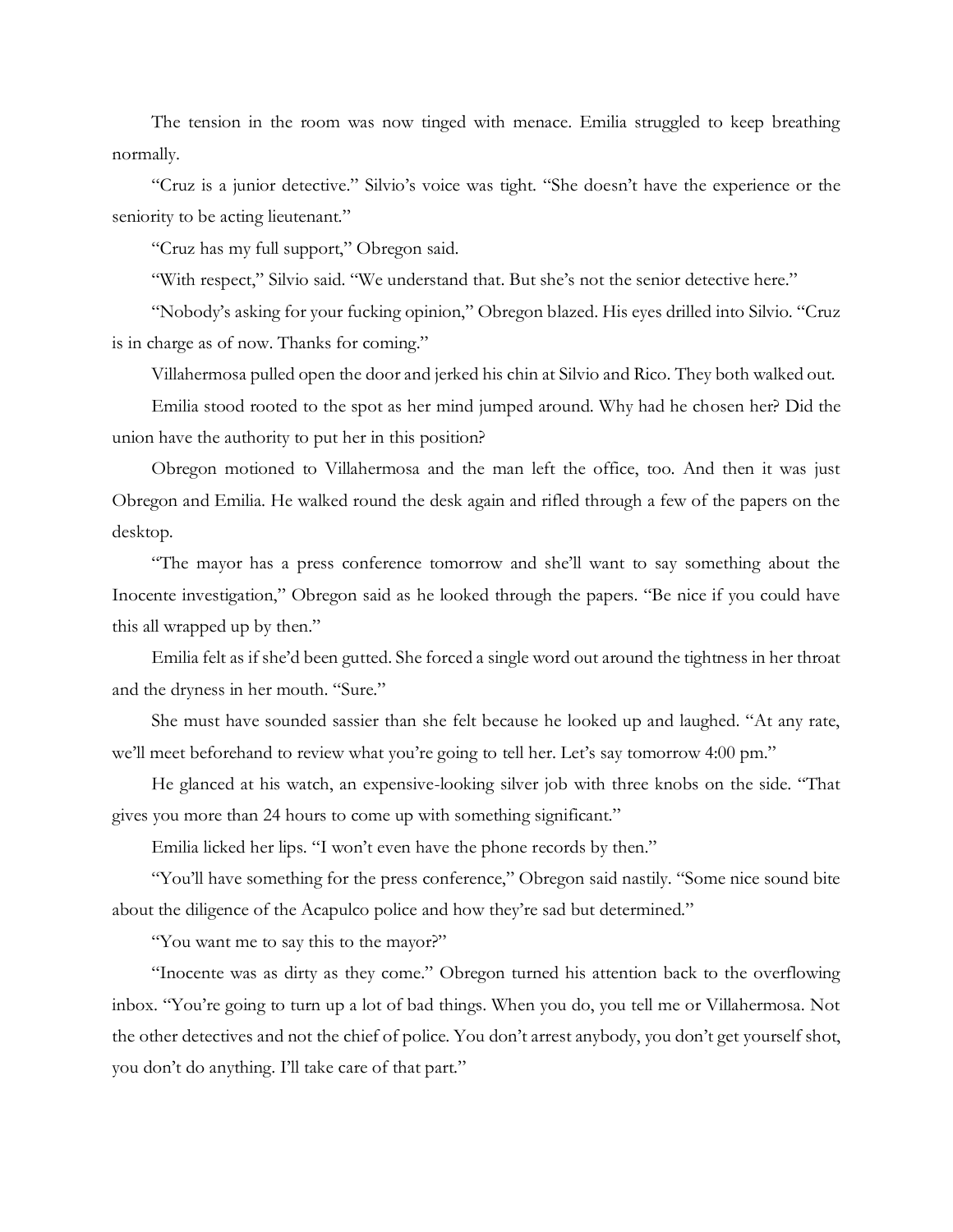Emilia's heart hammered like a warning bell in her chest. "I think Silvio should be in charge of this investigation. He's the senior detective."

"If you find that the wife popped him," Obregon went on. "And you know it beyond a shadow of a doubt, go ahead and arrest her. Otherwise come to me first. Nobody else."

"Did you hear what I said?" Emilia said.

"I'm trying to clean up the police in this state," Obregon said as he plucked a folder out of the box. As he flipped it open his hands knotted with veins, as if he had a lot of practice clenching and unclenching his fists. "I'm sick of the corruption and men like Inocente making deals with the cartels. People like him protect their empires, feed it with drugs and private armies. When you find out who killed Inocente we can probably roll up whatever cartel he was in bed with."

"Why me?" Emilia asked. She was talking to his bent head as if he couldn't be bothered to look her in the eye. The warning bell was deafening and Emilia knew she had to get herself out of this situation. Silvio should have this job. Or Loyola. They'd know how to deal with Obregon as well as how to conduct a major murder investigation. "You heard what Silvio said. Almost all the detectives out there are senior to me. There will be a lot of resistance. From all the other detectives. Enough to keep the investigation from going forward."

"You'll handle it." Obregon read something else out of the inbox.

"You don't understand." Emilia slammed her hand down on the desktop to get his attention.

"Good," he said, finally looking up from whatever he'd been reading. "You've got a fire in the belly. You get those detectives talking to everybody in that fucking hotel. Everybody who lived near him. Whoever even heard of Fausto Inocente. And if the boys don't do what you say, shoot one of them. The rest will fall in line."

He was serious.

"I don't know who you think I am, señor," Emilia gulped. "But I've only been a detective for two years. Mostly I've handled the crap cases. You need a seasoned investigator on this one. Get one of the other detectives to be acting lieutenant."

"You've made quite a mark in two years, whether you know it or not," Obregon said. "Recovering the Morelos de Gama child was a big deal."

"The media made it out to be more than it was," Emilia parried. "The case was handled in Ixtapa, not here."

"We've been watching you." He tossed the file onto the desk and regarded her. "Our girl detective. You're a hungry one. You want to get someplace."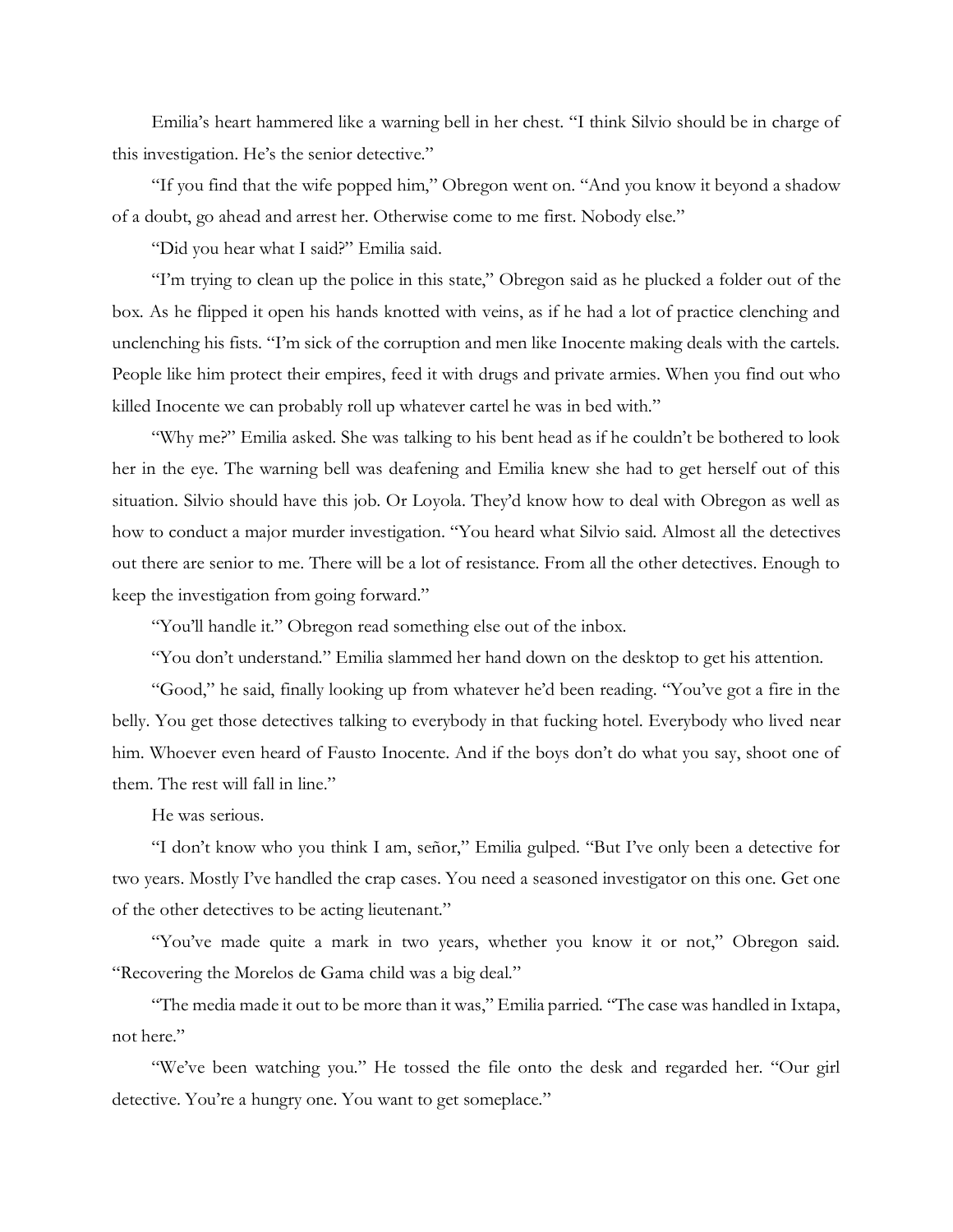"I'm sorry," Emilia said. "Not this."

"You're the only woman here." Obregon's glance was searing.

"This is because I'm a woman?"

"Yes. Everybody knows women are less corrupt." Obregon came around the side of the desk and Emilia resisted the urge to shrink away from him. "You do this or you won't even be able to be hired on as the lowliest *transito* cop in any police force in this state."

He leaned down and put his face close to hers. "You know he was corrupt. Up to his neck in shit. Well, I'm the person putting an end to it in the state of Guerrero, and you don't get to choose sides."

Emilia didn't move. It was hard to breathe. He smelled like leather and cigarettes and an unexpected whiff of spicy cologne.

"I'll be calling you on this office phone so you'd better move in today." Obregon stepped back and ran an appraising eye down Emilia's body. "And look good tomorrow. You want the mayor to take you seriously."

"I'm junior around here," Emilia said stubbornly. "You want a fast result, you get Silvio."

"Maybe I wasn't clear enough for you, Cruz." Obregon's voice was flat. "If the union puts you and your mother out on the street you won't work as a whore in this town much less as a *transito*. So you show up and be nice to the mayor and tell her something clever for her little television press conference. How you're working night and day to solve this terrible crime and keep Acapulco safe for the tourists."

They stared at each other for a long moment.

*You and your mother* struck home for Emilia, as no doubt it was intended to.

"I want doors on the stalls in the detectives' bathroom," Emilia heard herself say. "And a copier that works. And paper for it. And ink."

The corner of Obregon's mouth twitched. "Anything else?"

"I'll let you know," she said tightly.

Obregon handed Emilia a card. There were two cell phone numbers printed on it. "You only use these numbers to get in touch with me," he said.

Before she could respond he pulled open the door and shouted "Attention."

Emilia followed Obregon as far as the doorway. The detectives were all there, as was Villahermosa. Obregon strode to the center of the squadroom, commanding everyone's attention.